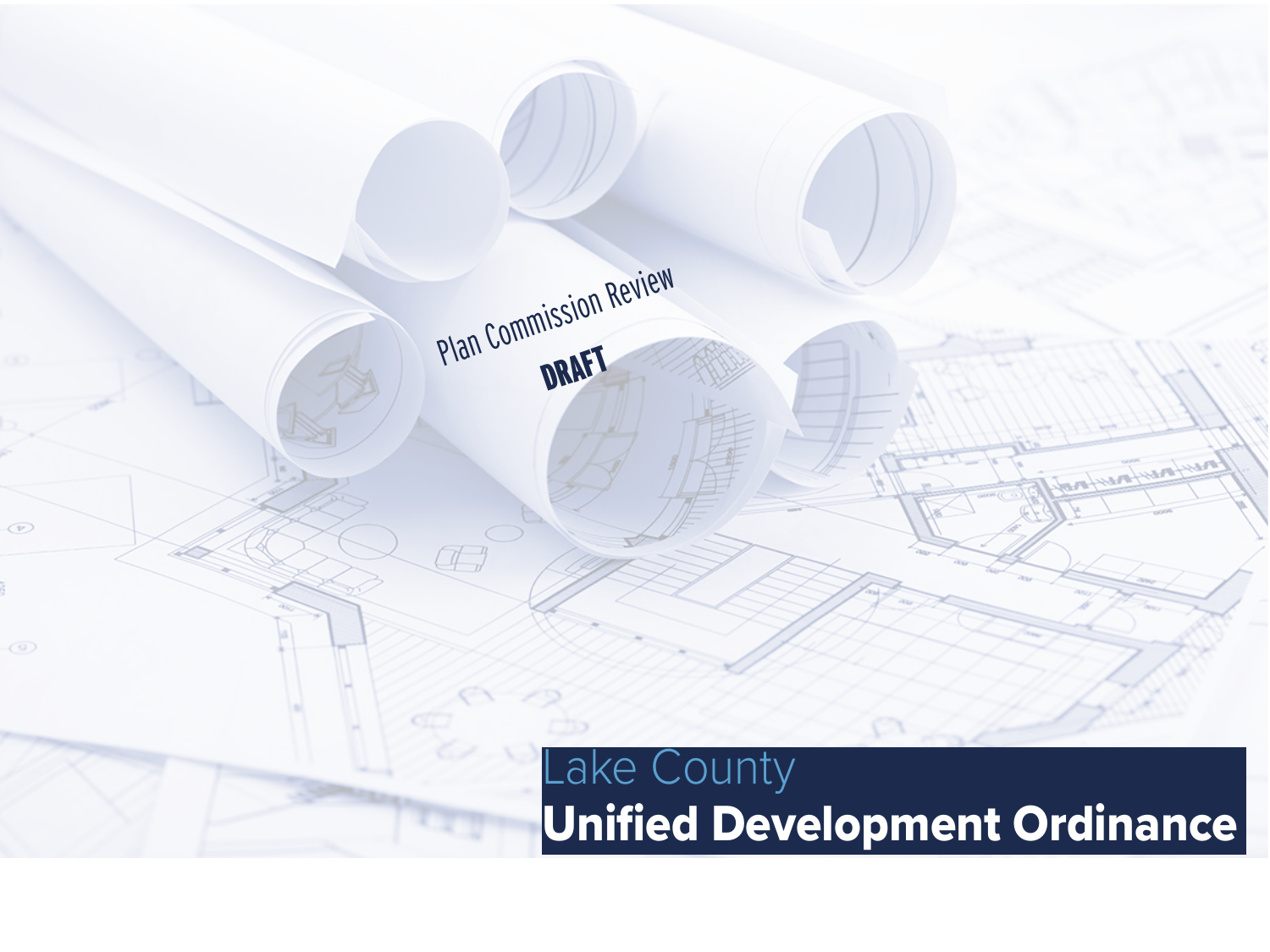## PROJECT OBJECTIVES

 $\bigcirc$ 

 $\circ$ 

**• Align regulations with the county's 2018 Comprehensive Plan • Improve the effectiveness, efficiency, and predictability of the zoning and subdivision regulations**

**• Make the regulations easier to use, navigate, administer, and enforce**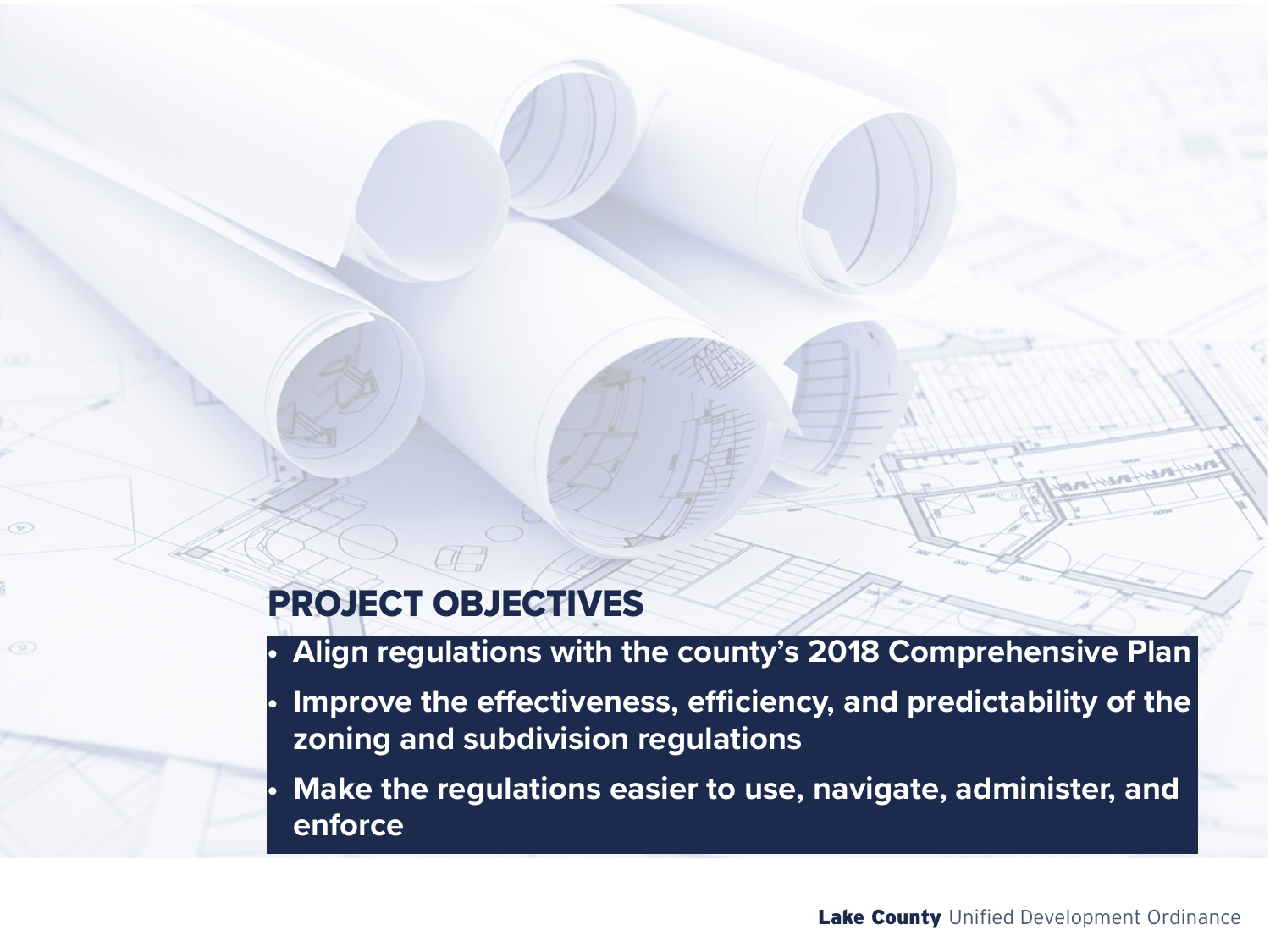## GENERAL IMPROVEMENTS

**• Unified and Renumbered • Tables and Illustrations • Detailed Table of Contents and Linked Cross-References • Updates Format and Layout • Updated Terminology and Definitions • Reduced Need for Variances/Waivers • Modernized Use Classifications • Consolidated and Clarified Procedures • Clearer Notice Requirements and Approval Criteria**

 $\bigcirc$ 

 $\circ$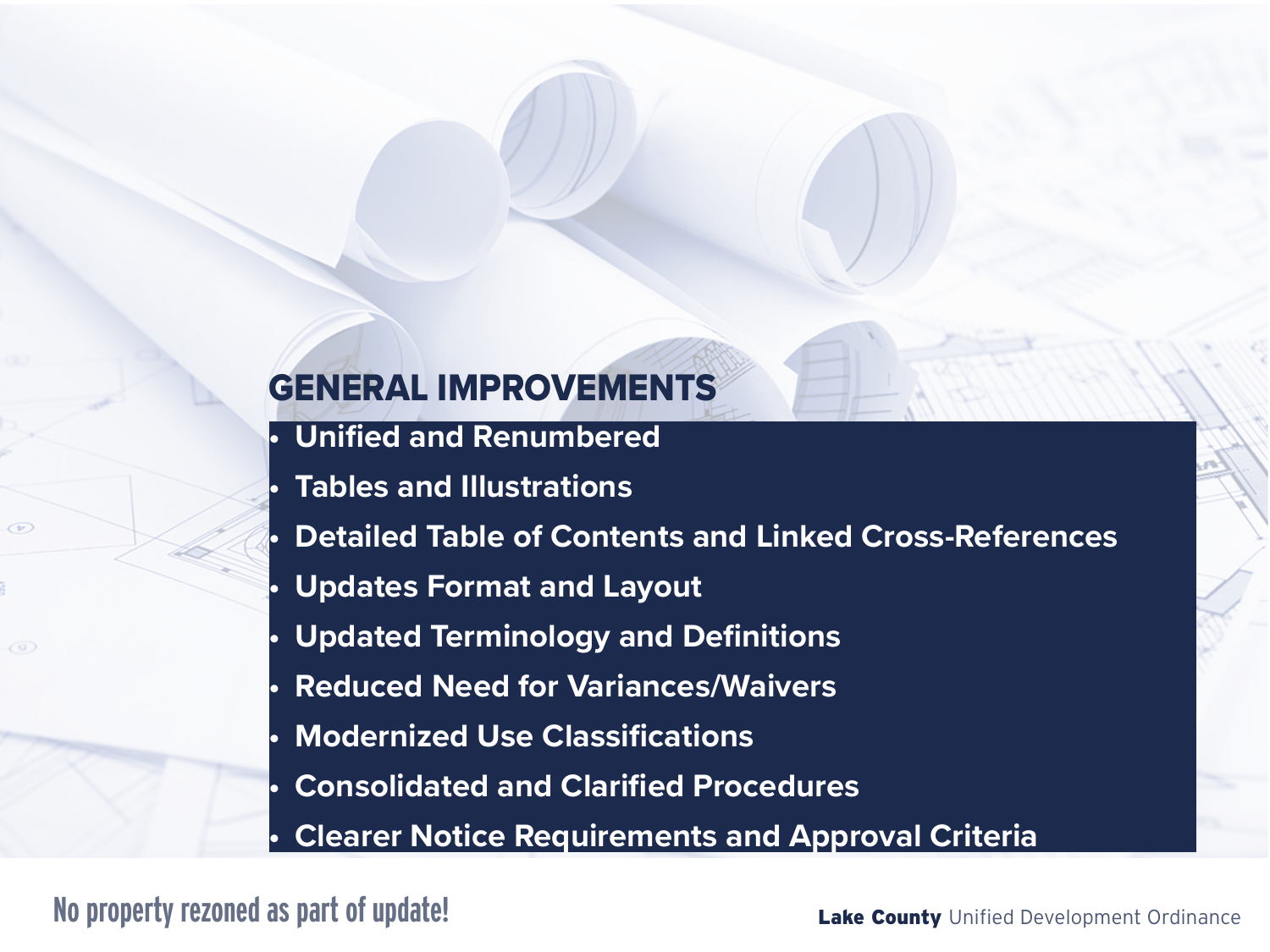## **• Existing districts retained**

# **• New flexible MPD district**

 $\circ$ 

 $\circ$ 

**• Unused and obsolete districts become "legacy districts"** 

### $\overline{\phantom{a}}$ *Table 1-1: Zoning District Name Conversions* ZONING DISTRICTS

to all applicable regulations of Article 19.

|            | Map Symbol Previous Zoning District Name Map Symbol New Zoning District Name |            |                                      |
|------------|------------------------------------------------------------------------------|------------|--------------------------------------|
|            | <b>AGRICULTURAL (See Article 2)</b>                                          |            |                                      |
| $A-1$      | Agricultural                                                                 | $A-1$      | Agricultural                         |
|            | <b>RESIDENTIAL (See Article 2)</b>                                           |            |                                      |
| <b>RR</b>  | <b>Rural Residential</b>                                                     | <b>RR</b>  | <b>Rural Residential</b>             |
| $R-1$      | One-Family                                                                   | $R-1$      | Residential Single-dwelling 1        |
| $R-2$      | One-Family                                                                   | $R-2$      | <b>Residential Single-dwelling 2</b> |
| $R-3$      | One to Four-Family                                                           | $R-3$      | Residential One to Four-dwelling     |
| $R-5$      | Multiple-Family                                                              | $R-5$      | <b>Residential Multi-dwelling</b>    |
|            | <b>BUSINESS (See Article 3)</b>                                              |            |                                      |
| $B-1$      | Neighborhood Business                                                        | $B-1$      | <b>Neighborhood Business</b>         |
| $B-2$      | <b>Rural Business</b>                                                        | $B-2$      | <b>Rural Business</b>                |
| $B-3$      | <b>General Business</b>                                                      | $B-3$      | <b>General Business</b>              |
| $HS-1$     | <b>Highway Service Intensive</b>                                             | $HS-1$     | <b>Highway Service 1</b>             |
| $HS-2$     | <b>Highway Service Extensive</b>                                             | $HS-2$     | <b>Highway Service 2</b>             |
|            | <b>INDUSTRIAL</b> (See Article 4)                                            |            |                                      |
| $M-1$      | Light Industrial                                                             | $M-1$      | Light Industrial                     |
| $M-2$      | <b>Heavy Industrial</b>                                                      | $M-2$      | <b>Heavy Industrial</b>              |
|            | <b>SPECIAL DISTRICTS (See Article 5</b>                                      |            |                                      |
| <b>CDD</b> | <b>Conditional Development</b>                                               | <b>CD</b>  | <b>Conditional Development</b>       |
|            |                                                                              | <b>MPD</b> | <b>Master Plan District (New)</b>    |
|            | <b>LEGACY DISTRICTS (See Article 6)</b>                                      |            |                                      |
| PO         | <b>Professional Office</b>                                                   | PO         | Professional Office (Legacy)         |
| $BP-1$     | <b>Planned Business Center</b>                                               | $PB-1$     | Planned Business Center (Legacy)     |
| $BP-2$     | <b>Planned Business Center</b>                                               | $PB-2$     | Planned Business Center (Legacy)     |
| $BP-3$     | <b>Planned Business Center</b>                                               | $PB-3$     | Planned Business Center (Legacy)     |
| <b>PIC</b> | <b>Planned Industrial Center</b>                                             | PIC        | Planned Industrial Center (Legacy)   |
| $PUD-1$    | Planned Unit Development-1                                                   | <b>PUD</b> | Planned Unit Development-1 (Legacy)  |

amendment. A lawfully established existing use that is not allowed as a special exception of  $\mathbb{R}^n$ in the district in which the use is now located will be considered a non-conforming use and will be subjected with  $\alpha$ 

The zoning district names in effect before the effective date specified in 154-1-030 are converted in this UDO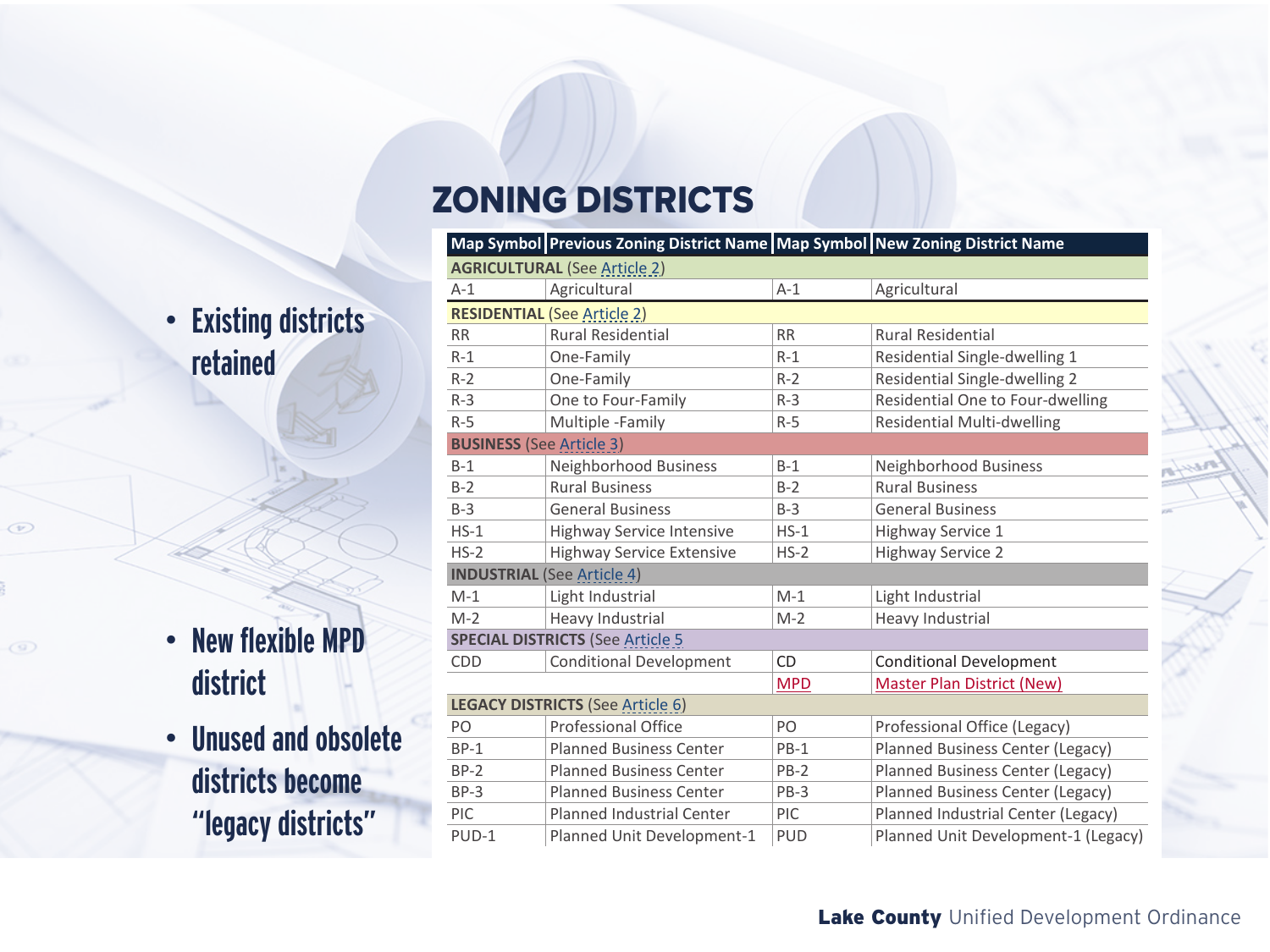#### opportunities for individual households and to maintain and promote the desired physical character of residential and residential Districts primarily accommodate residential uses, some

 $\sim$  1

 $\circ$ 

 $\circ$ 

zoning districts or "R" districts, it is referring to all these districts.

and farming as economically desirable businesses and a key determinant of the county's rural character.

 $\mathcal{L}$  residential zoning districts are listed in Table 2-1. When this UDO refers to  $\mathcal{L}$ 

*Table 2-1: Residential (R) Zoning Districts*

**R-1** Residential Single-dwelling 1 **R-2** Residential Single-dwelling 2 **R-3** Residential One to Four-dwelling

R zoning districts are primarily intended to create, maintain, and promote a variety of housing

| Table 2-2: Agricultural and Residential District Use Regulations |  |  |  |
|------------------------------------------------------------------|--|--|--|
|------------------------------------------------------------------|--|--|--|

 $\frac{1}{2}$ 

|                                                                                               | <b>Zoning Districts</b> |                |                |       |       |       |                                           |
|-----------------------------------------------------------------------------------------------|-------------------------|----------------|----------------|-------|-------|-------|-------------------------------------------|
| <b>USE CATEGORY</b><br><b>Subcategory</b> (clickable hyperlink to definition)<br>Specific use | $A-1$                   | <b>RR</b>      | $R-1$          | $R-2$ | $R-3$ | $R-5$ | <b>Supplemental</b><br><b>Regulations</b> |
| $P =$ permitted by-right   S = special exception approval required   $-$ = prohibited         |                         |                |                |       |       |       |                                           |
| <b>RESIDENTIAL</b>                                                                            |                         |                |                |       |       |       |                                           |
| <b>Household Living</b>                                                                       |                         |                |                |       |       |       |                                           |
| Detached house                                                                                | P                       | P              | P              | P     | P     | P     |                                           |
| Two-unit house                                                                                | S                       | —              |                | S     | P     | P     |                                           |
| <b>Triplex</b>                                                                                | -                       |                |                |       | P     | P     |                                           |
| Fourplex                                                                                      | -                       |                |                |       | P     | P     |                                           |
| Townhouse                                                                                     | -                       | -              |                |       | P     | P     |                                           |
| Apartment (5 or more dwelling units)                                                          | -                       |                |                |       |       | P     | 154-8-020                                 |
| <b>Backyard cottage</b>                                                                       | <u>s</u>                | <u>s</u>       | S              | S.    | S     | S     | 154-9-030                                 |
| <b>Secondary Suite</b>                                                                        | P                       | P              | $\overline{P}$ | P     | P     | P     | 154-9-040                                 |
| Recreational vehicle park                                                                     |                         | -<br>–         |                |       |       | Ξ     | MPD required                              |
| Short-term rental, owner-occupied <sup>1</sup>                                                | P                       | P              | P              | P     | P     | P     |                                           |
| Short-term rental, non-owner-occupied                                                         | S                       | $\overline{S}$ | <u>s</u>       | S     | S     | S     |                                           |

**Regulations presented in tables and charts**

**Modernized Use Classifications**

**Same approach used in Business and Industrial district Articles of UDO**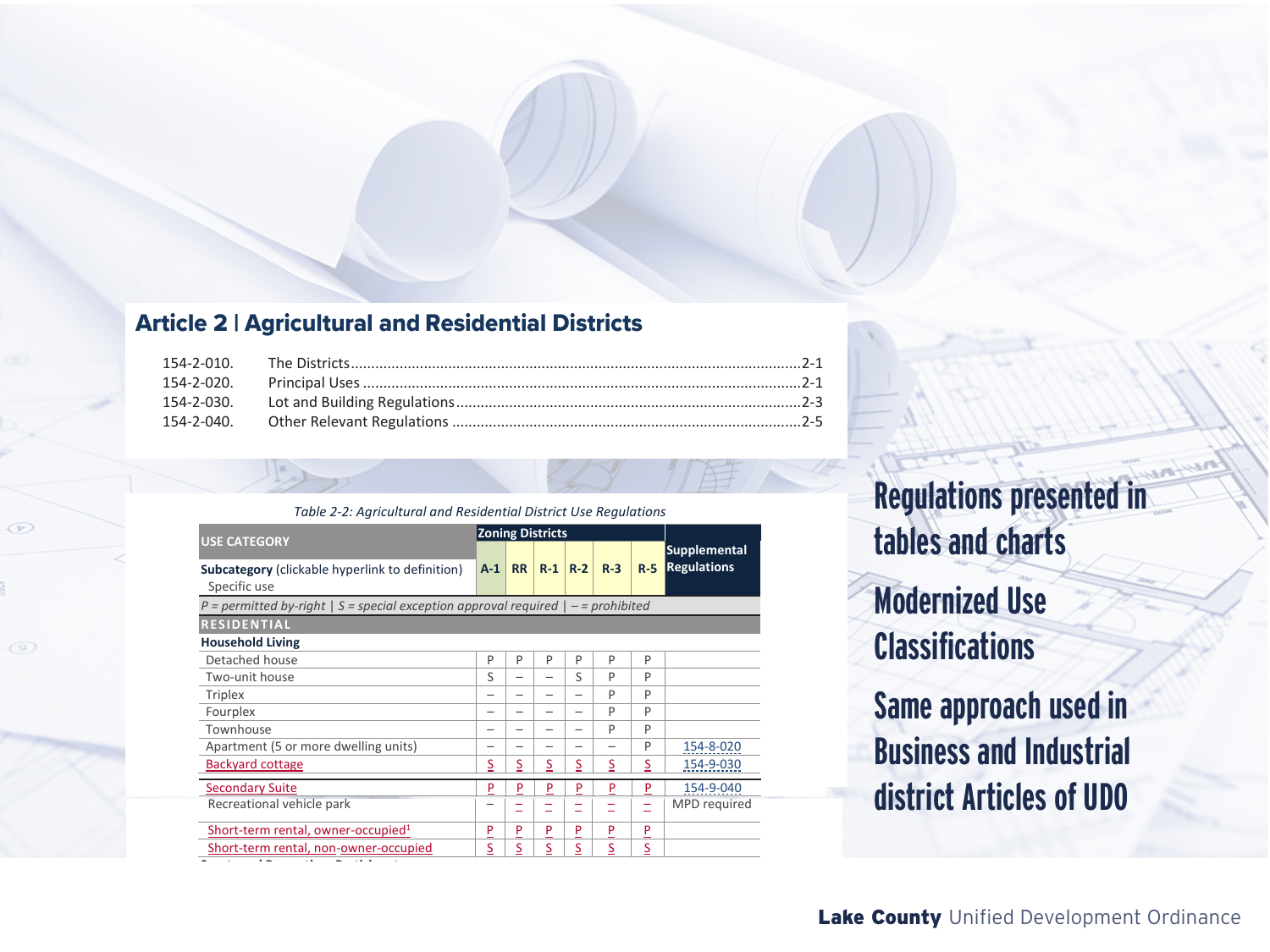#### subdivision regulations of 154-12-220. See Article 21 for general exceptions to these lot and building ticle 2 | Agricultural and Residential Districts

 $T$  following notes refer to the bracketed numbers (e.g.,  $T$  ) in Table 2-3:  $T$ [1] Unless greater minimum lot area required by Lake County Health Department. [2] Central sewer service is required for all development in the R-5 district. [3] No interior side setback is required between attached townhouse units. [4] Minimum dwelling size is 1,350 square feet if house is more than one story.

 $\circ$ 

 $\circ$ 

**USE CATEGORY Zoning Districts**

| Table 2-3: Lot and Building Regulations for Conventional Development in A-1 and R Districts |           |           |                                            |                        |                                   |                                   |  |
|---------------------------------------------------------------------------------------------|-----------|-----------|--------------------------------------------|------------------------|-----------------------------------|-----------------------------------|--|
| Lot and Building Regulations                                                                |           |           |                                            | <b>Zoning District</b> |                                   |                                   |  |
| <b>Conventional Development</b>                                                             | $A-1$     | <b>RR</b> | $R-1$                                      | $R-2$                  | $R-3$                             | $R-5$ [2]                         |  |
| <b>O</b> Minimum Lot Area (square feet)                                                     |           |           |                                            |                        |                                   |                                   |  |
| With central sewer service                                                                  | 20 Ac     | 5 Ac      |                                            |                        | 8,800 for 1st unit                | 8,800 for $1st$ unit              |  |
|                                                                                             |           |           | 21,780                                     | 10,000                 | plus 2,200 per<br>each add'l unit | plus 1,200 for<br>each add'l unit |  |
| Without central sewer service                                                               |           |           | 20 Ac   5 Ac [1]   43,560 [1]   21,780 [1] |                        | 43,560 [1]                        | <b>NA</b> [2]                     |  |
| Minimum Lot Width (feet)<br>$\bf \bm \omega$                                                |           |           |                                            |                        |                                   |                                   |  |
| With central sewer service                                                                  | 330       | 165       | 100                                        | 80                     | 60                                | 60                                |  |
| Without central sewer service                                                               | 330       | 165       | 120                                        | 100                    | 100                               | <b>NA</b> [2]                     |  |
| <b>Building Setbacks</b>                                                                    |           |           |                                            |                        |                                   |                                   |  |
| Minimum Street Setback (feet)<br>G                                                          |           |           |                                            |                        |                                   |                                   |  |
| Federal or State RoadMajor Arterial                                                         | 60        | 60        | 60                                         | 60                     | 60                                | 60                                |  |
| <b>County RoadMinor Arterial</b>                                                            | 50        | 50        | 50                                         | 50                     | 50                                | 50                                |  |
| <b>Other Street</b>                                                                         | 30        | 30        | 30                                         | 30                     | 30                                | 30                                |  |
| O<br><b>Minimum Interior Side Setback</b>                                                   |           |           |                                            |                        |                                   |                                   |  |
| Combined total both sides (% lot width)                                                     | 30        | 30        | 25                                         | 20                     | 20                                | 20                                |  |
| Single side (feet)                                                                          | 10        | 25        | 10                                         | 6                      | 6[3]                              | 6[3]                              |  |
| Minimum Rear Setback (% lot depth)<br>®                                                     | 25        | 20        | 25                                         | 25                     | 25                                | 25                                |  |
| $\bullet$<br>Maximum Building Coverage (% of lot)                                           | 25        | 20        | 35                                         | 40                     | 40                                | 35                                |  |
| Maximum Building Height (stories/feet)                                                      | 2.5/35    | 2.5/35    | 2.5/35                                     | 2/25                   | 2/25                              | 3/35                              |  |
| Minimum Dwelling Size (sq. ft.)                                                             |           |           |                                            |                        |                                   |                                   |  |
| Detached house                                                                              | 768       | 768       | 1,000[4]                                   | 768                    | 768                               | 768                               |  |
| Two-unit house                                                                              | 768       | <b>NA</b> | <b>NA</b>                                  | <b>NA</b>              | 768                               | 768                               |  |
| Triplex, Fourplex                                                                           | <b>NA</b> | <b>NA</b> | <b>NA</b>                                  | <b>NA</b>              | 400                               | 400                               |  |
| <b>Townhouse or Apartment</b>                                                               | <b>NA</b> | <b>NA</b> | <b>NA</b>                                  | <b>NA</b>              | <b>NA</b>                         | 400                               |  |
|                                                                                             |           |           |                                            |                        |                                   |                                   |  |

*Table 2-2: Agricultural and Residential District Use Regulations*

**Subcategory** (clickable hyperlink to definition) **Regulations**

uses in A-1 and R districts, except that property owners in RR and R and R and R and R and R and R and R and R  $u_1, u_2, u_3, u_4, u_5, u_6, u_7, u_8, u_9, u_{10}$ 

### **R R Minimum Reach add'I unit Cluster Residential Cluster Residential Development Option (RR & R-1)**

Without central sewer sewer sewer sewer sewer sewer sewer sewer sewer sewer sewer sewer sewer sewer sewer sewer

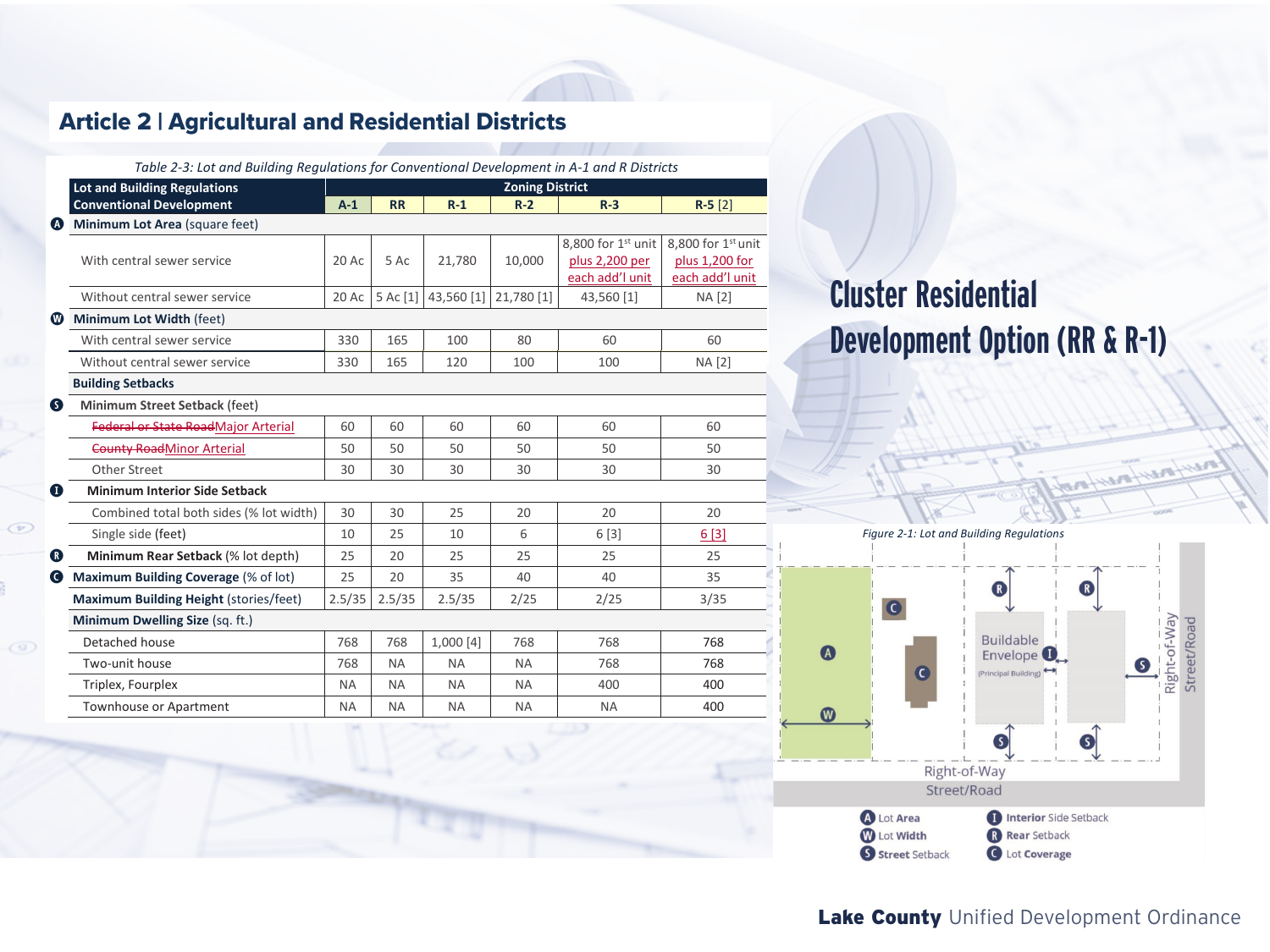#### **Article 9 | Accessory Uses and Structures**

 $\bigcirc$ 

revised in light of frequent variance requests<sup>.</sup> **• Regulations addressing** detached accessory buildings **(number, size, height)** 

**Accessory dwelling units** allowed on owner-occupied properties, subject to <sup>or</sup> that satisfy all the following criteria: They are customarily found in conjunction with the subject principal use or principal structure; **additional regulations**

They are subset and clearly incidental to the principal use of the principal use of the principal use of the principal use of the principal use of the principal use of the principal use of the principal use of the princip They serve a necessary function for or contribute to the comfort, safety, or convenience of occupants of **• Specific allowance for** beekeeping and chicken keeping **in residential areas**

**• More flexible** home occupation **regulations (2 Types)**

- Accessory buildings may be established in conjunction with or after the principal building or use. They **• "Suburban" (max. 1 outside employee, no regular customer visits)**
- Accessory uses and structures must be located on the same lot as the principal use to which they are accessory, unless otherwise expressly stated. **limit)• "Rural" (5 acres min., 3 nonresident employees, 2,000 sq. ft. accessory building**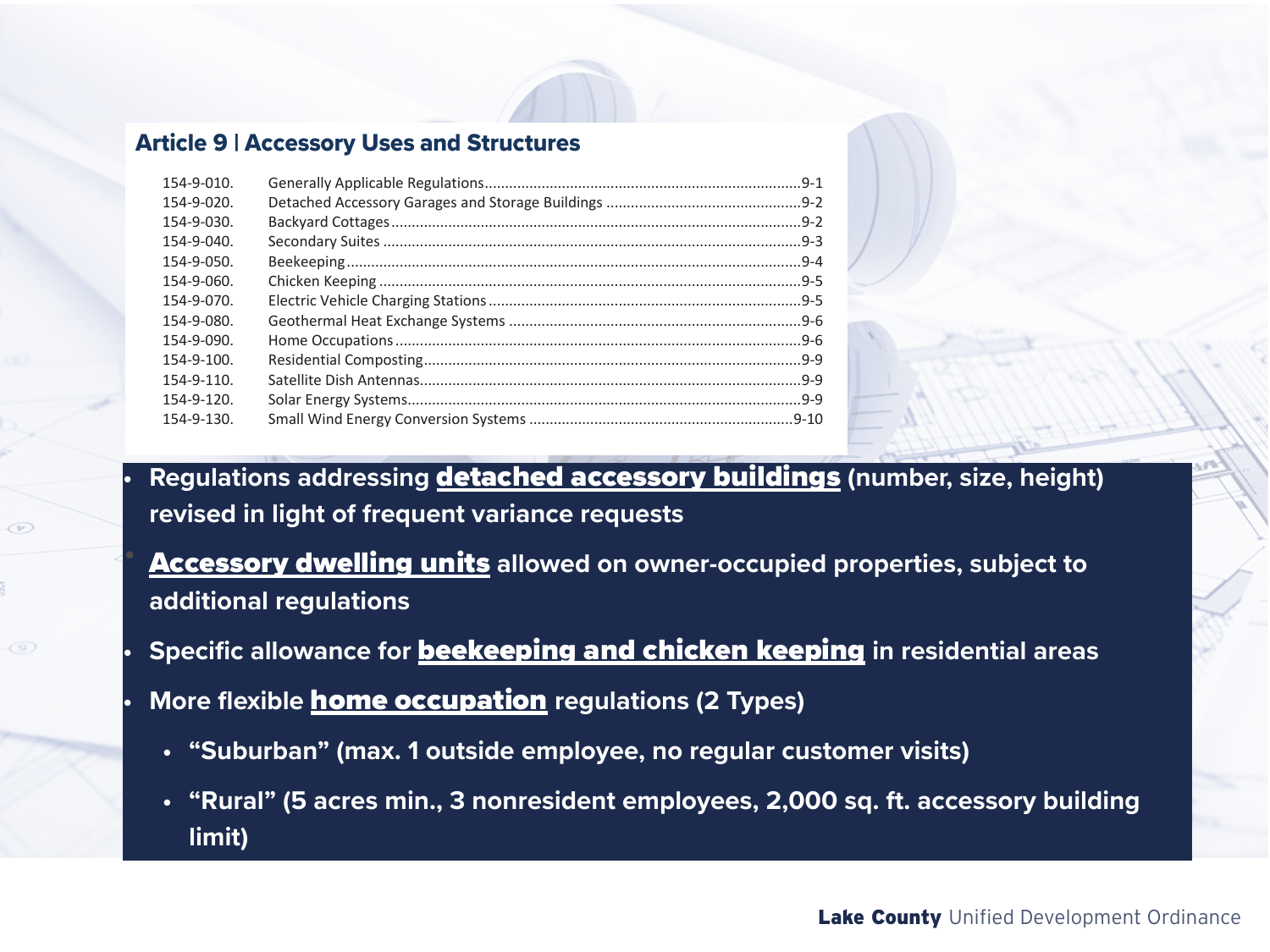### **Article 12 | Subdivision Design and Improvements**

 $\bigcirc$ 

(9)

| 154-12-020. |                                                                 |
|-------------|-----------------------------------------------------------------|
| 154-12-030. |                                                                 |
| 154-12-040. |                                                                 |
| 154-12-050. |                                                                 |
| 154-12-060. | Street Names, Street Name Signs and Traffic Control Devices12-8 |
| 154-12-070. |                                                                 |
| 154-12-080. |                                                                 |
| 154-12-090. |                                                                 |
| 154-12-100. |                                                                 |
| 154-12-110. |                                                                 |
| 154-12-120. |                                                                 |
| 154-12-130. |                                                                 |
| 154-12-140. |                                                                 |
| 154-12-150. |                                                                 |
| 154-12-160. |                                                                 |
| 154-12-170. |                                                                 |
| 154-12-180. |                                                                 |
| 154-12-190. |                                                                 |
| 154-12-200. | Perpetual Maintenance of Common Areas and Improvements 12-13    |
| 154-12-210. |                                                                 |
| 154-12-220. |                                                                 |
|             |                                                                 |

### • Clarify **county expectations regarding new subdivisions**

The regulations of this article establish requirements for designing subdivisions and installing infrastructure and improvements within the jurisdiction of this UDO. These regulations are intended to advance the general **• Updated** block length, cul-de-sac, sidewalk, trail **provisions** • Added requirements for **<u>property owner association maintenance</u> o**f common area improvements

Lake County Unified Development Ordinance subdivision to be subject to the comprehensive plan and related county policies for the orderly, planned,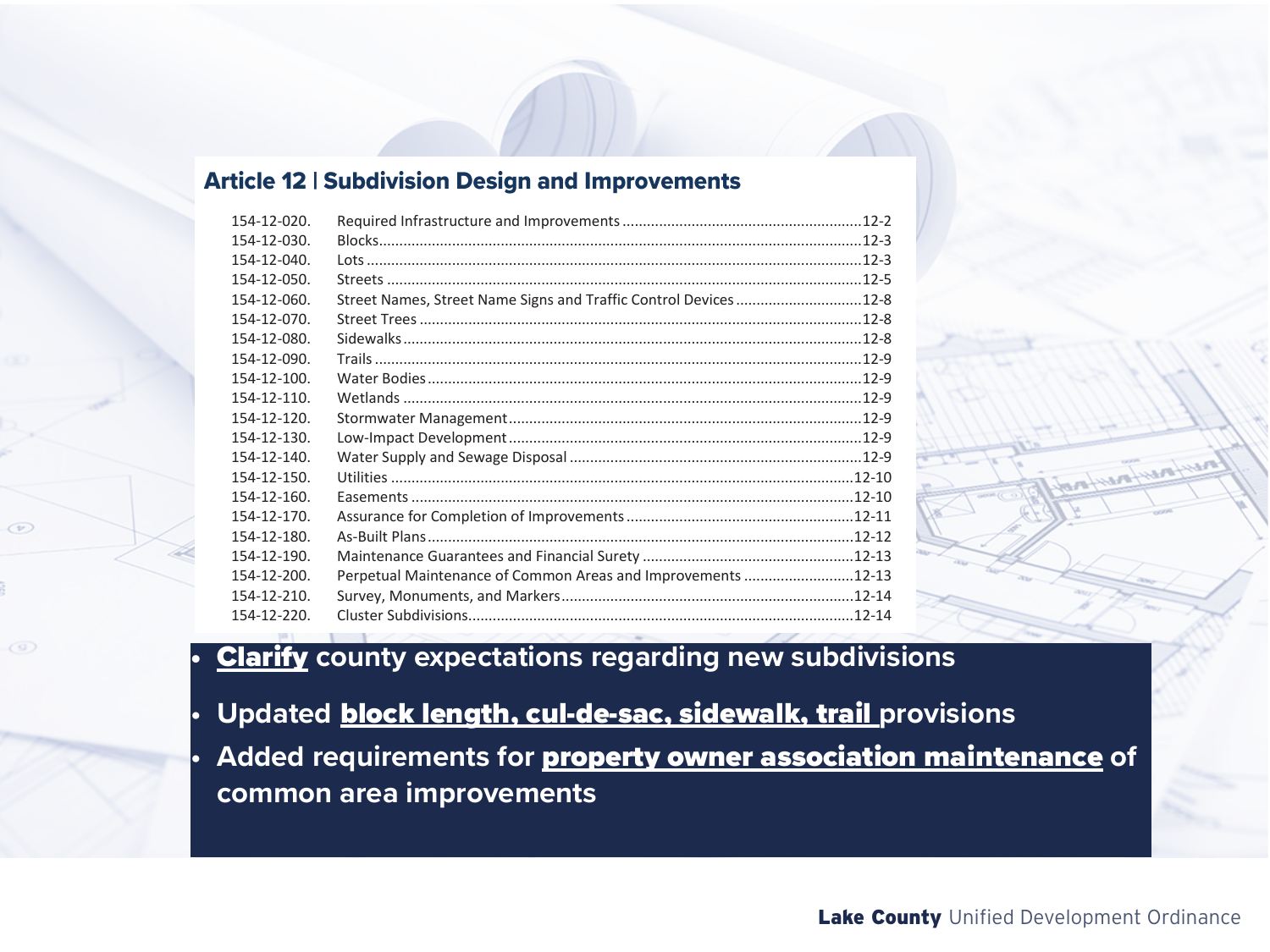#### **Article 14 | Landscaping and Screening**

 $\bigcirc$ 

| 154-14-020. |  |
|-------------|--|
| 154-14-030. |  |
| 154-14-040. |  |
| 154-14-050. |  |
| 154-14-060. |  |
| 154-14-070. |  |
|             |  |
|             |  |

The regulations of this article establish minimum requirements for landscaping and screening. The regulations are **greater clarity** for property owners **• Entirely** new**; Replace overlay general and vague provisions to provide** 

Maintain and enhance the county's appearance; • Require visual <u>screening of large parking lots and outdoor storage</u> areas from view of nearby streets and residential areas

# **• Screening of trash and recycling** containers

• The regulations also allow property owners to propose **<u>alternative</u>** compliance landscape plans to allow for creativity in landscape and Encourage use of low-impact development practices. The landscape and screening regulations of this article apply as set forth in the individual sections of this article. **specific challenges**The following are expressed are exempt from compliance with the landscape and screening regulations of this article: **screening design and to allow for flexibility in addressing unique, site-**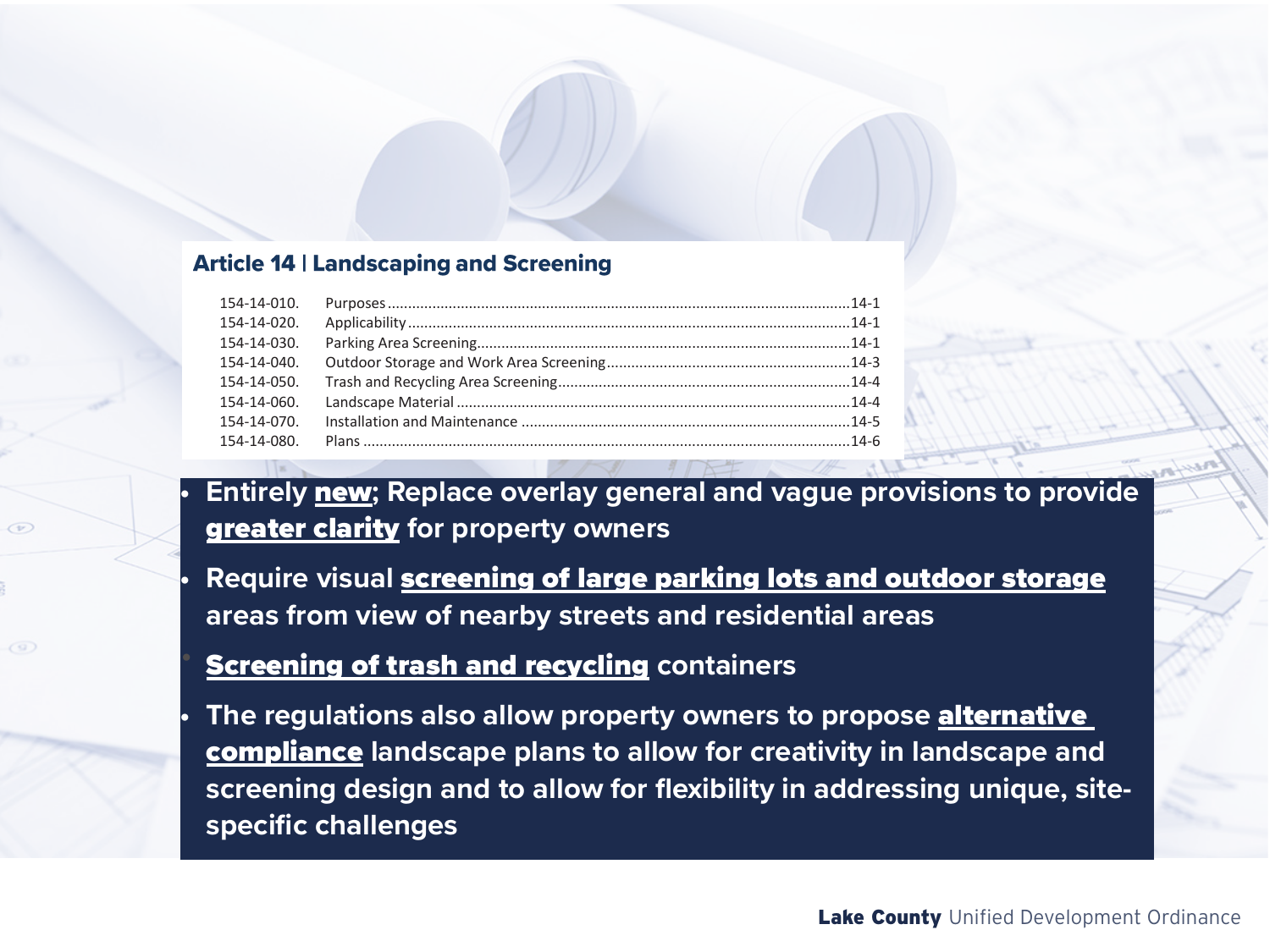#### **Article 15 | Signs**

 $\bigcirc$ 

 $\circ$ 

| 154-15-010. |  |
|-------------|--|
| 154-15-020. |  |
| 154-15-030. |  |
| 154-15-040. |  |
| 154-15-050. |  |
| 154-15-060. |  |
| 154-15-070. |  |
| 154-15-080. |  |
| 154-15-090. |  |
| 154-15-100. |  |
| 154-15-110. |  |
|             |  |

• Consolidates **existing sign regulations in single location**

- The sign regulations of this section are intended to balance the following differing, and at times, competing **• Major proposed changes include:**
	- Prohibition of new billboards (off-premise outdoor advertising)
	- Express allowance of menu board signs and <u>**electronic digital signs**</u>  $\frac{166}{100}$ To provide a means of wayfinding for visitors and residents; **("dynamic displays")**
	- Maetar sian nlan requirements for mul • Master sign plan **requirements for multi-tenant centers**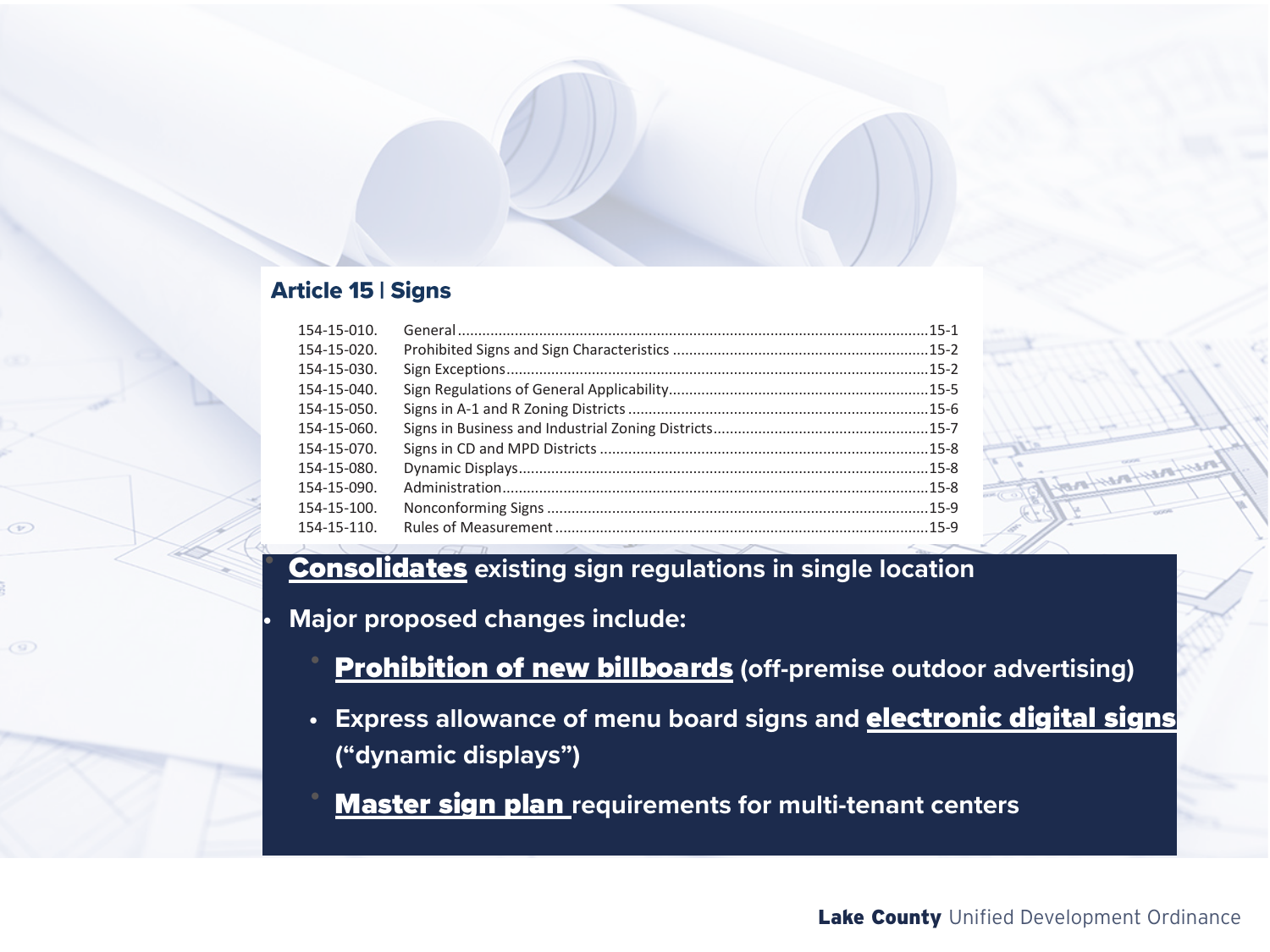#### 154-17-110. Zoning Variances...................................................................................................17-26 Article 17 | Review and Approval Procedures

| 154-17-010.        |                                                                                                                                                                                                                                      |  |
|--------------------|--------------------------------------------------------------------------------------------------------------------------------------------------------------------------------------------------------------------------------------|--|
| $154 - 17 - 020$ . |                                                                                                                                                                                                                                      |  |
| 154-17-030.        |                                                                                                                                                                                                                                      |  |
| 154-17-040.        |                                                                                                                                                                                                                                      |  |
| 154-17-050.        |                                                                                                                                                                                                                                      |  |
| 154-17-060.        |                                                                                                                                                                                                                                      |  |
| 154-17-070.        |                                                                                                                                                                                                                                      |  |
| 154-17-080.        |                                                                                                                                                                                                                                      |  |
| 154-17-090.        |                                                                                                                                                                                                                                      |  |
| 154-17-100.        |                                                                                                                                                                                                                                      |  |
| 154-17-110.        |                                                                                                                                                                                                                                      |  |
| 154-17-120.        |                                                                                                                                                                                                                                      |  |
|                    | <u>is a series of the series of the series of the series of the series of the series of the series of the series of the series of the series of the series of the series of the series of the series of the series of the series</u> |  |

*Table 17-1: Review and Decision-making Authority Summary Table*

| <b>Procedure</b>                    | <b>Staff</b>            | <b>Plat</b><br><b>Committee</b> | Plan<br><b>Commission</b> | <b>Board of</b><br><b>Zoning Appeals</b> | <b>County</b><br>Council | <b>Public</b><br><b>Notice</b> |
|-------------------------------------|-------------------------|---------------------------------|---------------------------|------------------------------------------|--------------------------|--------------------------------|
| <b>UDO Text Amendments</b>          | R                       |                                 | $<$ R $>$                 |                                          | <b>DM</b>                | N                              |
| <b>Zoning Map Amendments</b>        | R                       |                                 | $\leq R$                  |                                          | <b>DM</b>                | N, M                           |
| <b>Rezoning Plans</b>               | $\overline{\mathbf{R}}$ |                                 | $\leq R$                  |                                          | DM                       | <u>N,M</u>                     |
| <b>Minor Subdivisions</b>           | R                       | $<$ DM $>$                      |                           |                                          |                          | N, M                           |
| <b>Major Subdivisions</b>           | R                       |                                 | $<$ DM $>$                |                                          |                          | N, M                           |
| Administrative Site Plans           | <b>DM</b>               |                                 |                           |                                          |                          |                                |
| <b>Plan Commission Site Plans</b>   | R                       |                                 | $<$ DM $>$                |                                          |                          |                                |
| <b>Special Exceptions</b>           | -                       |                                 | $<$ R $>$                 | $<$ DM $>$                               |                          | N, M                           |
| <b>Zoning Variances</b>             |                         |                                 |                           | $<$ DM $>$                               |                          | N, M                           |
| Appeals of Administrative Decisions | -                       |                                 |                           | $<$ DM $>$                               |                          | N, M                           |

**R** = Review body (review and recommendation) | **DM** = Decision-making body (final decision to approve or deny) **<>** = Public hearing required | Hearing Notice: **N** = Newspaper; **M** = Mail

*Figure 17-3: Minor Subdivision Process (Generally)* Zoning Map Amendments R − <R> − DM N,M

Rezoning Plans R − <R> − DM N,M  $\overline{\phantom{a}}$  ,  $\overline{\phantom{a}}$  ,  $\overline{\phantom{a}}$  ,  $\overline{\phantom{a}}$  ,  $\overline{\phantom{a}}$  ,  $\overline{\phantom{a}}$  ,  $\overline{\phantom{a}}$  ,  $\overline{\phantom{a}}$  ,  $\overline{\phantom{a}}$  ,  $\overline{\phantom{a}}$  ,  $\overline{\phantom{a}}$  ,  $\overline{\phantom{a}}$  ,  $\overline{\phantom{a}}$  ,  $\overline{\phantom{a}}$  ,  $\overline{\phantom{a}}$  ,  $\overline{\phantom{a}}$ 

**Sketch Plan Review | Primary Plat: Plat | Engineering Plans: | Secondary Plat:** | **Administrative Committee Plans Director** Plans Director Plans Director Plans Director

procedures govern.

 $\bigcirc$ 

 $\circ$ 

**Primary Plat**: Plat Committee

**Procedure Staff Plat** 

**Engineering Plans:**  Review Agencies

Plan Commission Site Plans R − <DM> − − − **Secondary Plat: Director** 

**Council**

Special Exceptions − N, MM − N, MM − N, MM − N, MM − N, MM − N, MM − N, MM − N, MM − N, MM − N, MM − N, MM − N, Primary Plat Hearing Notice: Newspaper and Mailed  $\mathcal{A}=\{A,B,A,B\}$  of  $A,B,B\in\mathcal{A}$  ,  $A,B\in\mathcal{A}$  ,  $A,B\in\mathcal{A}$  ,  $A,B\in\mathcal{A}$  ,  $A,B\in\mathcal{A}$  ,  $A,B\in\mathcal{A}$  ,  $A,B\in\mathcal{A}$  ,  $A,B\in\mathcal{A}$  ,  $A,B\in\mathcal{A}$  ,  $A,B\in\mathcal{A}$  ,  $A,B\in\mathcal{A}$  ,  $A,B\in\mathcal{A}$  ,  $A,B\in\mathcal{A}$  ,  $A,B\in$ LAKE COUNTY UNIFIED DEVELOPMENT ORDINANCE | **DRAFT 08.18.2021**

### • Consolidates **all procedures**

- **Minor subdivision** threshold **changed from 5 lots to 3 lots**
- **• Authorizes staff approval of**  secondary plats
- **• Staff-level approval authorized for some** site plans